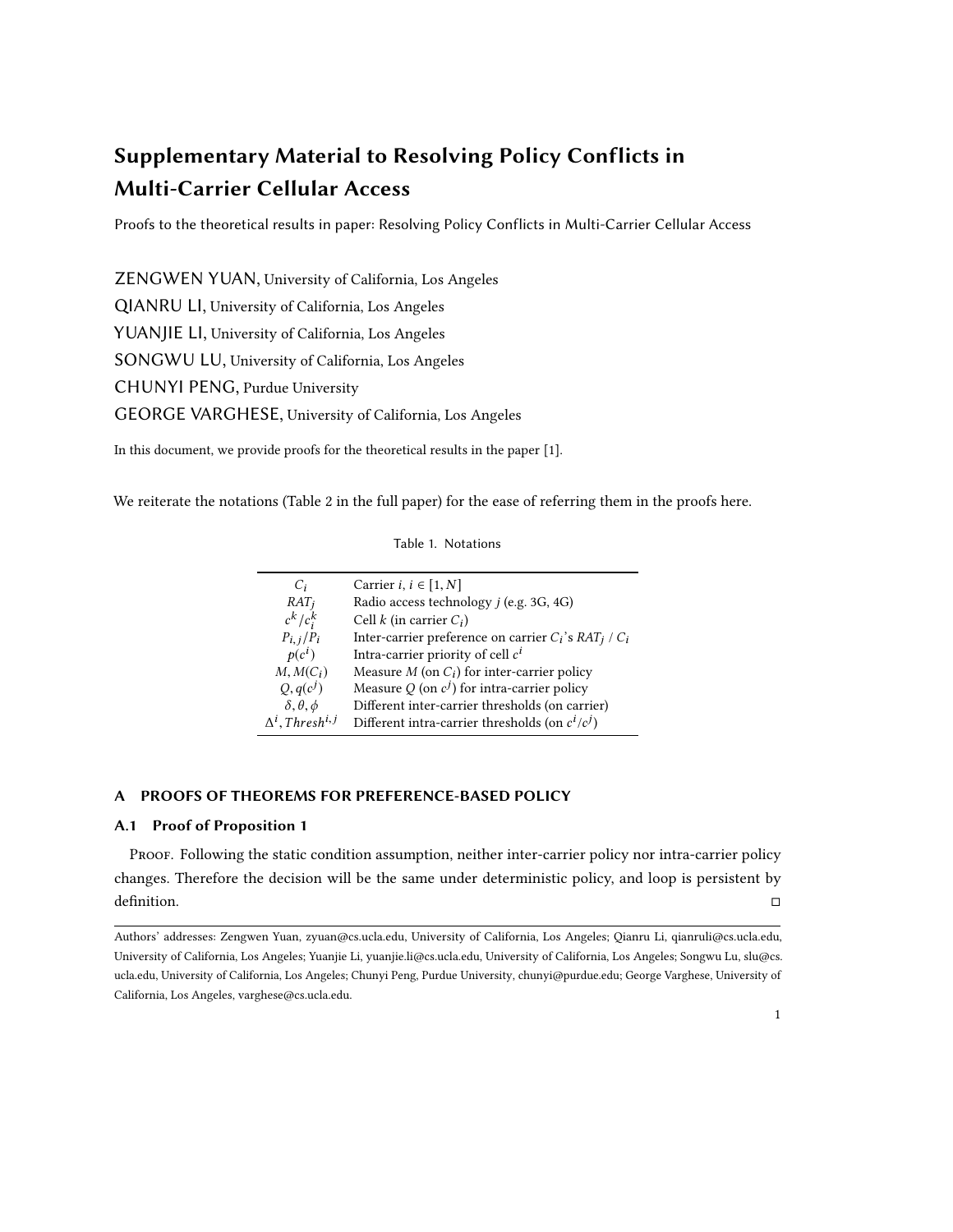#### A.2 Proof of Lemma [1](#page-0-0)

Proof. (Sufficiency  $\Rightarrow$ ) The sequence (\*)  $C_1 \mapsto C_2 \mapsto \cdots \mapsto C_N \mapsto C_1$  by definition is an N-carrier loop.

(Necessity  $\Leftarrow$ ) We show in three steps that, if an inter-carrier switching sequence contains an Ncarrier loop, then it contains the sequence (\*)  $C_1 \mapsto C_2 \mapsto \cdots \mapsto C_N \mapsto C_1$ . Suppose the phone initially connects to carrier  $C_0$ 's RAT<sub>0</sub>. We denote the highest preference (carrier, RAT) combination in carrier  $C_i$  as  $P_{max}^i = \max_j P_{i,j}.$ 

Step 1. We show that under any initial condition  $(C_0$  that phone is connected to), the device will be served by  $C_1$  after finite switching steps. We prove it by cases. If  $C_0 = C_1$ , then the conclusion holds. If  $C_0 \neq C_1$ , then an inter-carrier switching  $C_0 \mapsto C_1$  occurs. This is because  $P_{max}^1 \ge P_{max}^0 \ge P_{0,0}$  and  $C_1$  is the carrier with the smallest index. According to Policy [1,](#page-0-0) such switch will happen. Therefore, the device will always be served by  $C_1$  initially or after finite steps.

Step 2. The inter-carrier switching from  $C_1 \mapsto C_2$  must occur, given that an N-carrier loop exists. We can prove it by contradiction: If  $C_1 \mapsto C_2$  does not happen, there are two possibilities: either (a) the inter-carrier logic decides to not switch at  $C_1$ , or that (b)  $C_1 \mapsto C_i$ ,  $i \neq 2$  occurs. For case (a), the conditions are that (1)  $C_1$  has the highest preference and (2)  $C_1$  is available. Such case does not hold, because though the first condition  $(C_1$  has the highest preference) holds by assumption, the second condition does not hold. If it is true, then there is no other possibilities nor reason to switch out from  $C_1$ , therefore the N-carrier loop will not exist. For case (b), this does not hold because  $P_{max}^1 \ge P_{max}^2 \ge P_{max}^j, j \in [3, N]$ . Therefore if a switching out from  $C_1$  happens, it will switch to  $C_2$  according to Policy [1,](#page-0-0) not any other carrier  $C_i$ ,  $i \neq 2$ . Therefore, it must be the case that the inter-carrier switching  $C_1 \mapsto C_2$  happens.

Step 3. Similar to the above proof, subsequent inter-carrier switchings  $C_2 \mapsto C_3, C_3 \mapsto C_4, \ldots, C_N \mapsto C_1$ must occur in order and no other switching sequences may occur, otherwise the inter-carrier switching sequence will stop at any of the carriers  $C_3, C_4, \ldots, C_N$  but no N-carrier loop exists. □

#### A.3 Proof of Theorem [6.1](#page-0-0)

PROOF. (Sufficiency  $\Rightarrow$ ) Suppose both conditions satisfy. Without loss of generality, suppose RAT<sub>1</sub> is RAT<sub>H</sub> and RAT<sub>2</sub> is RAT<sub>L</sub>. This further implies: (i) for the condition (a) stated in Theorem [6.1,](#page-0-0)  $P_{max}$  =  $P_{i,2} < P_{i,1}, \forall i \in [1, N]$ . (ii) for the condition (b), the intra-carrier logic in every carrier will prefer RAT<sub>2</sub>:  $\mu_{max}^i = P_{i,1} \geq P_{i,j}, \forall i \in [1,N], \forall j \in [3,N],$  and that  $RAT_2$ 's preference is always lower than  $RAT_1$ : as long as the phone is not connected to  $RAT_2$ , intra-carrier logic will move phone to  $RAT_2$ . We next constructively prove that the inter-carrier switching sequence (∗) occurs.

Step 1. Starting from  $C_0$  and RAT<sub>0</sub> initially, we show that phone will be connected to  $C_1$  initially or in finite steps. If  $C_0 = C_1$  then it is true already; otherwise, suppose  $C_0 \neq C_1$  and there are two subcases: (case 1) if  $RAT_0 \neq RAT_1$ : according to Policy [1,](#page-0-0) since  $P_{0,0} \leq P_{max}^0 = P_{1,1}^1$ , the inter-carrier switching will select  $C_1$ .RAT<sub>1</sub> and the phone will connect to  $C_1$ ; (case 2) if  $RAT_0 = RAT_1$ : according to intra-carrier policy,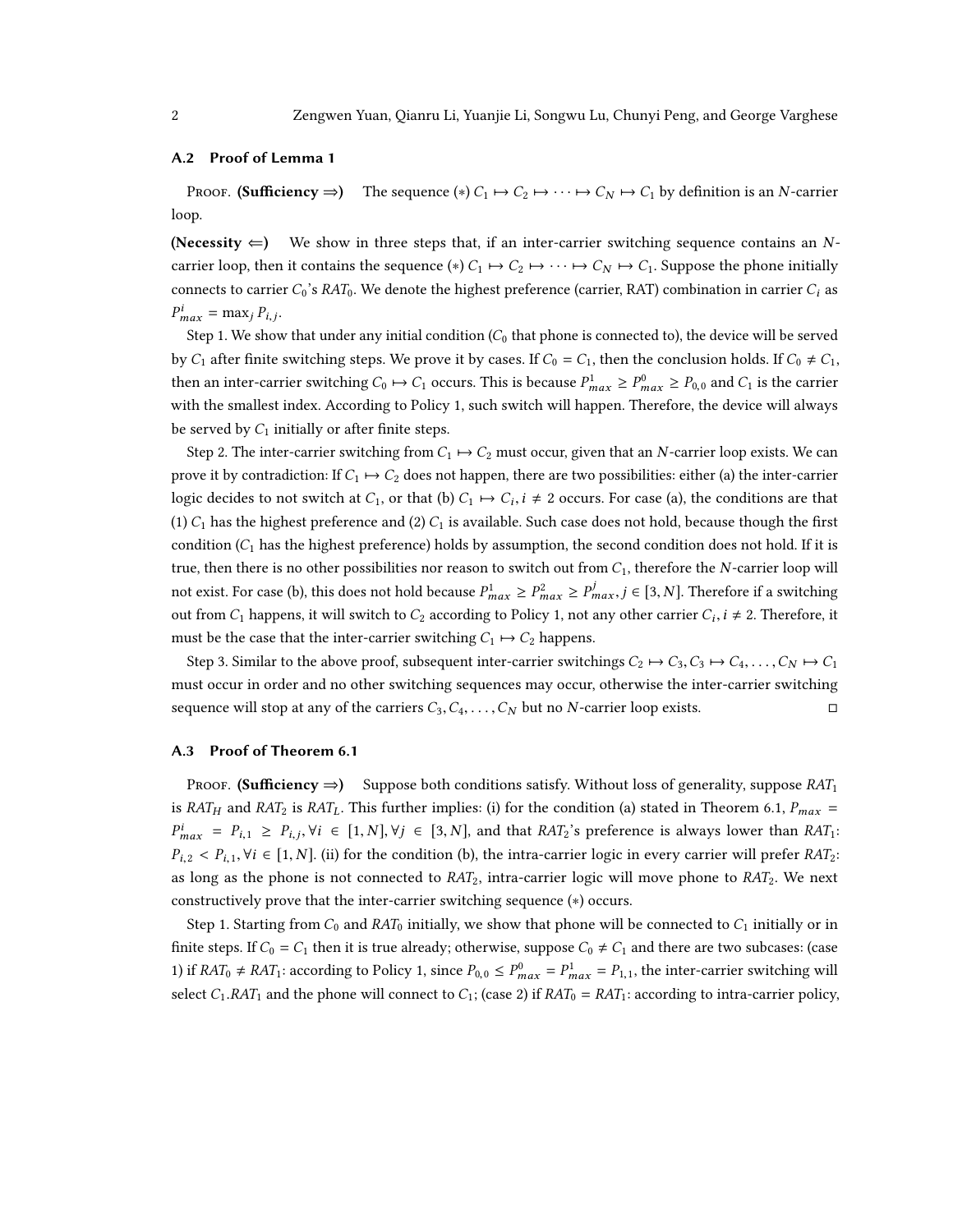phone will be reselected to  $RAT_2$ . Next, inter-carrier policy will select  $C_1, RAT_1$  and switch to  $C_1$ , due to the same reason as (case 1).

Step 2. We show that the inter-carrier switchings  $C_i \mapsto C_{i+1}, \forall i \in [1, N-1]$  occur. We prove it by induction.

(Base case) First, the switching  $C_1 \mapsto C_2$  will occur. After Step 1, phone is connected to  $C_1$ . Following condition (b),  $C_1$ 's intra-carrier policy moves the phone from  $RAT_1$  to  $RAT_2$ . However, since  $P_{max} = P_{2,1} >$  $P_{1,2}$  and that  $C_2$  is unselected carrier, phone will switch to  $C_2$  according to Policy [1.](#page-0-0) Moreover,  $C_1$  will not switch to  $C_3, C_4, \ldots, C_N$ , because that all these carriers have larger index than  $C_2$ .

(Inductive step) Next, suppose that it is true for k,  $k \in [2, N-2]$  (which means that  $C_k \mapsto C_{k+1}$  occurs), we show that it is true for  $k + 1$ . Since  $C_k \mapsto C_{k+1}$  occurs, it means two things: (a) Inter-carrier logic chooses  $C_k$ .RAT<sub>1</sub> according to Policy [1;](#page-0-0) (b)  $C_1, C_2, \ldots, C_k$  have been selected, while  $C_{k+1}, C_{k+2}, \ldots$  have not been selected. Given condition (b), intra-carrier logic at  $C_{k+1}$  moves to  $RAT_2$ . Since  $P_{max} = P_{k+2,1} > P_{k+1,2}$ , inter-carrier logic will perform switch. The switch target is  $C_{k+2}$ , because  $C_1, \ldots, C_{k+1}$  have been selected so that  $C_{k+2}$  is the highest preference carrier which has not been selected, and has the smallest index among all possible carriers. Together,  $C_i \mapsto C_{i+1}, \forall i \in [1, N-1]$  occur.

Step 3. We show that the inter-carrier switching  $C_N \mapsto C_1$  occurs. Following Steps 1 and 2, we have selected all carriers with highest preference:  $C_i$ ,  $\forall i \in [1, N]$ . Therefore, when the phone connects to  $C_N$ , all carriers are marked "unselected" again following Policy [1.](#page-0-0) When  $C_N$ 's intra-carrier logic moves phone from  $C_N.RAT_1$  to  $C_N.RAT_2$ , an inter-carrier switching happens because  $P_{max} = P_{1,1} = P_{N,1} > P_{N,2}$ . Therefore, it will select  $C_1.RAT_1$ , since it has the highest preference and  $C_1$  is not selected and has the smallest index.

Together, with Steps 1, 2 and 3, we prove that the sufficient condition will lead to the inter-carrier switching sequence (\*)  $C_1 \mapsto C_2 \mapsto \cdots \mapsto C_N \mapsto C_1$ . With the Lemma [1,](#page-0-0) the N-carrier loop occurs.

(Necessity  $\Leftarrow$ ) We prove via contrapositive. The original statement is: if N-carrier loop happens, then both two conditions holds. We prove the contrapositive statement: if one of the conditions does not hold, N-carrier loop will not happen.

First, assume the condition (a) does not hold. We are proving: if some carriers have no RAT assigned with highest preference  $P_{max}$ , then no N-carrier loop may happen. It is easy to prove, because the carrier with no RAT assigned with highest preference will not get selected by inter-carrier Policy [1.](#page-0-0) Under this case, a *k*-carrier loop ( $1 < k < N$ ) may happen, but not the *N*-carrier loop.

Second, assume the condition (b) does not hold. We are proving: if in some carriers, phone can stay in the  $RAT_H$  due to intra-carrier policy, then no N-carrier loop may happen. This is evident. When the phone stays in  $RAT_H$ , it satisfies both inter-carrier and intra-carrier preference. Hence, the inter-carrier switching will stop.

Therefore, we have prove that the necessary condition of *N*-carrier loop. Together, the conditions (a) and  $\Box$ (b) are necessary and sufficient conditions for  $N$ -carrier loop.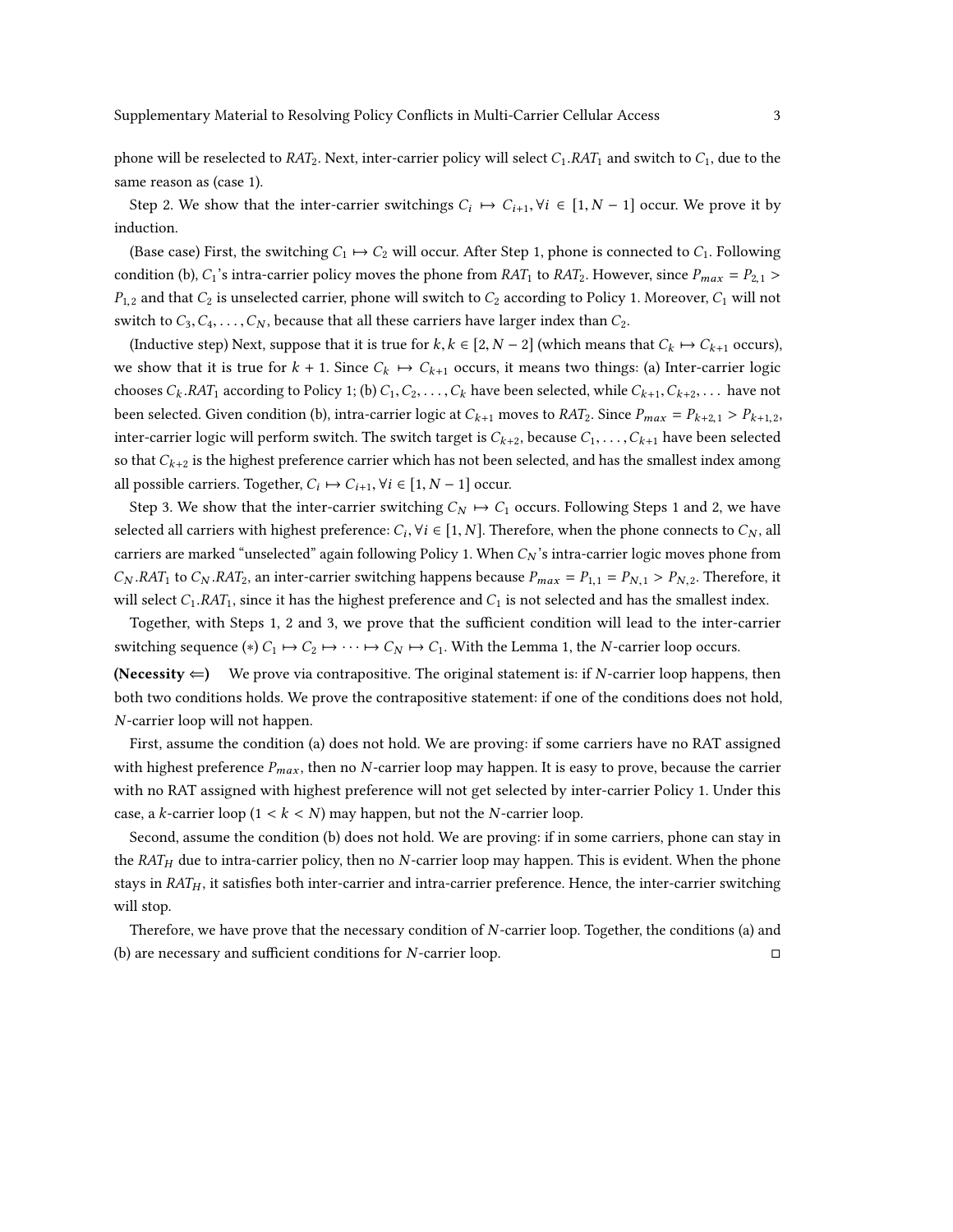#### A.4 Proof of Theorem [6.2](#page-0-0)

Proof. (Sufficiency  $\Rightarrow$ ) We will show that under such sufficient condition, N-carrier loop will happen. We prove it in three main steps.

Step [1](#page-0-0). Similar to the proof in Lemma 1 and Theorem [6.1,](#page-0-0) under any initial condition  $(C_0$  that phone is connected to), the device will be served by  $C_1$  in finite steps. Therefore, we will always begin from  $C_1$ .

Step 2. We show that the inter-carrier switches  $C_i \mapsto C_{i+1}$ ,  $\forall i \in [1, N-1]$  occur. We prove it by induction.

(Base case) First, the switching  $C_1 \rightarrow C_2$  will occur. Similar to the proof of Step 2 for Lemma [1](#page-0-0) and Theorem [6.1:](#page-0-0) first,  $C_1$  will switch because  $C_1$ 's intra-carrier logic will lead to an unavailable cell; second,  $C_1$ will switch to  $C_2$ , but not  $C_3, \ldots, C_N$ .

(Inductive step) Next, assume that it is true for k,  $k \in [2, N-2]$  (which means that  $C_k \mapsto C_{k+1}$  occurs), we show that it is true for  $k + 1$ . Since  $C_k \mapsto C_{k+1}$  occurs, it means two conditions: (a)  $C_k$  is unavailable, which is assumed by the sufficient condition. (b)  $C_1, C_2, \ldots, C_{k-1}$  have been selected, therefore  $C_{k+1}$  is the highest preference carrier which has not been selected, and has the smallest index among all possible same preference carriers.

Therefore, given that  $C_{k+1}$  is also unavailable by intra-carrier logic, inter-carrier will perform switching. The switching target is  $C_{k+2}$ , because  $C_1, C_2, \ldots, C_{k-1}, C_k$  have been selected so that  $C_{k+2}$  is the highest preference carrier which has not been selected, and has the smallest index among all possible same preference carriers. Together, it proves that  $C_i \mapsto C_{i+1}, \forall i \in [1, N-1]$  occur.

Step 3. We show that the inter-carrier switching  $C_N \mapsto C_1$  occurs. As  $C_N$  is unavailable assumed by the sufficient condition, it needs to perform inter-carrier switching. Following Steps 1 and 2, we have connected from all carriers  $C_i$ ,  $\forall i \in [1, N]$ . Therefore, all carriers are marked 'unselected' again following Policy [2.](#page-0-0) Therefore, it will select  $C_1$ , since  $P_1$  is the highest preference and  $C_1$  is not selected and has the smallest index.

Together, with Steps 1, 2 and 3, we prove that the sufficient condition will lead to an inter-carrier switching sequence (\*)  $C_1 \mapsto C_2 \mapsto \cdots \mapsto C_N \mapsto C_1$ . With the Lemma [1,](#page-0-0) the N-carrier loop occurs.

(Necessity  $\Leftarrow$ ) We prove by contrapositive. The original statement is: if N-carrier loop happens, then the necessary condition holds. Therefore we prove the contrapositive statement: if such necessary condition does not hold, N-carrier loop will not happen.

If the necessary condition does not hold, it means that at least one carrier  $C_i$ ,  $\exists i \in [1, N]$  will not move the device to an unavailable cell, so that the device has service in carrier  $C_i$ . Without loss of generality, *i* is the first carrier that will not move the device to an unavailable cell.

Step 1. We first show the inter-carrier switching sequence (\*)  $C_1 \mapsto C_2 \mapsto \cdots \mapsto C_N \mapsto C_1$  will not occur under this condition. Following the similar proof to the Lemma [1,](#page-0-0) it holds. The reason is that inter-carrier switching sequence  $C_1 \mapsto \cdots \mapsto C_i$ ,  $\exists i \in [1, N]$  will happen, but inter-carrier switching will stop at carrier equal to  $C_i$ 's are unavailable. Following Policy [2,](#page-0-0) all carriers  $C_1, \ldots, C_{i-1}$  would have been selected when . The assumption states that  $C_i$  is available while all carriers  $C_1, \ldots, C_{i-1}$  whose preference higher or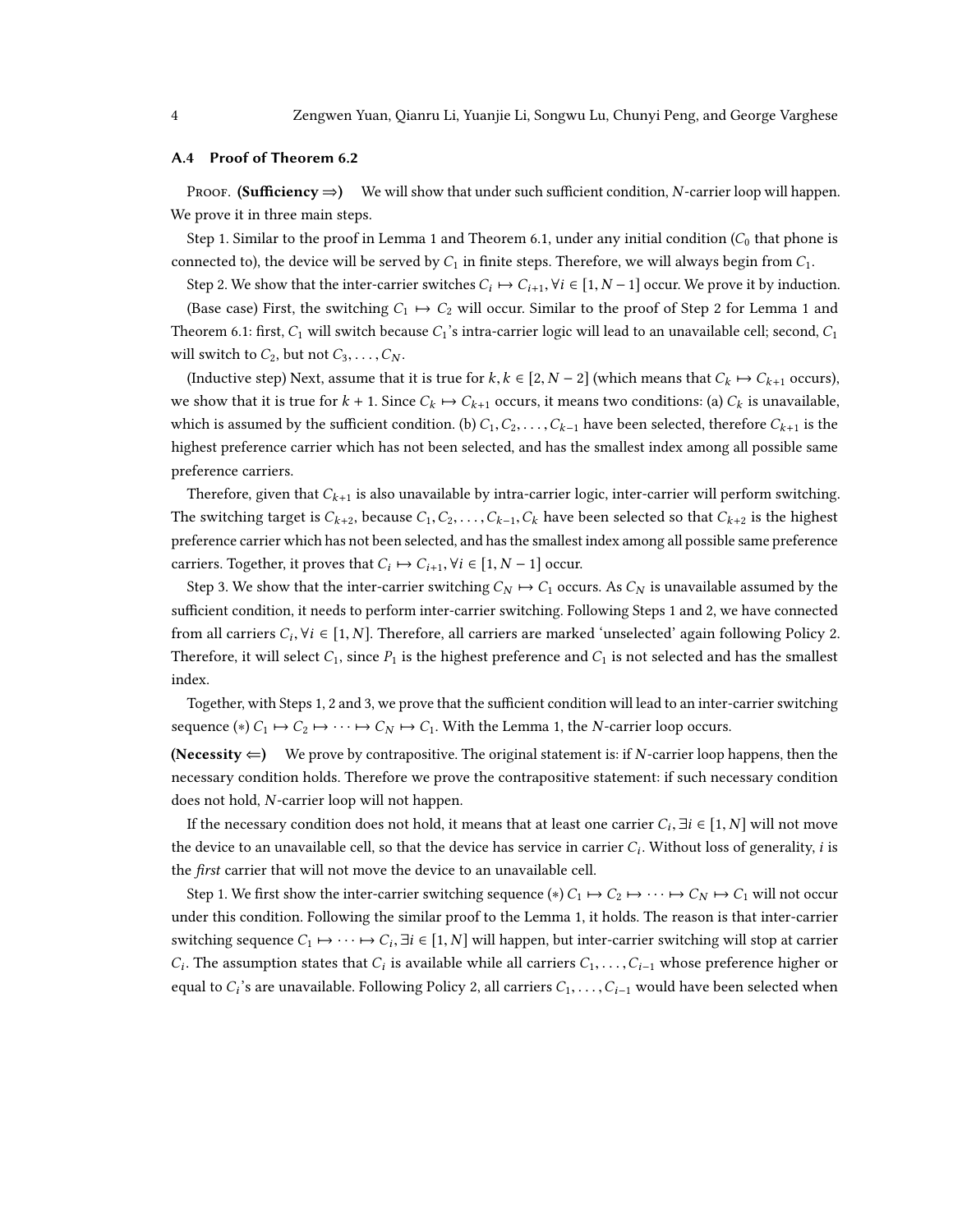the serving carrier is  $C_i$ . Therefore, the highest preference among unselected carriers will be  $P_{i+1} \leq P_i$ . Since  $C_i$  is available, Policy [2](#page-0-0) will decide that staying in  $C_i$  ( $i \le N$ ), so that the inter-carrier switching sequence (\*)  $C_1 \mapsto C_2 \mapsto \cdots \mapsto C_N \mapsto C_1$  does not happen.

Step 2. Following the Lemma [1,](#page-0-0) since the inter-carrier switching sequence (\*)  $C_1 \mapsto C_2 \mapsto \cdots \mapsto C_N \mapsto C_1$ <br>es not occur. no N-carrier loop will happen. does not occur, no  $N$ -carrier loop will happen.

## A.5 Proof of Corollary [2](#page-0-0)

PROOF. Due to the similarity of the proof to that of Theorem [6.1,](#page-0-0) we show a proof sketch here.

(Sufficiency  $\Rightarrow$ ) Construct the sequence (\*) using both conditions. Without loss of generality, suppose  $RAT_1$  is  $RAT_H$ . Further assume that the  $RAT_2$  ( $RAT_L$  in Theorem [6.1\)](#page-0-0) has the highest intra-carrier priority in all carriers. Step 1,  $C_1$  is chosen initially or after finite steps, same reasoning as in Theorem [6.1.](#page-0-0) Step 2,  $RAT_2$  by Assumption [1](#page-0-0) because highest priority  $RAT_2$  is guaranteed to be selected, so  $C_i \mapsto C_{i+1}$  happens  $\rightarrow C_{i+1}, \forall i \in [1, N-1]$  occur. Prove it by induction. The key is, intra-carrier policy always select to  $C_i$ 's following condition (a) and Policy [1.](#page-0-0) Step 3,  $C_N \mapsto C_1$  occurs because all carriers are marked 'unselected' again following Policy [1.](#page-0-0) By Lemma [1,](#page-0-0) an N-carrier loop happens since the sequence (∗) occurs.

(Necessity  $\Leftarrow$ ) We prove via contrapositive. First, negate condition (a): if some carriers have no RAT<sub>H</sub> assigned with highest preference, then no N-carrier loop. It holds because such carrier does not have highest preference, and will not be selected by Policy [1.](#page-0-0) Second, negate condition (b): if at least in one carrier, most preferred RAT is the same for inter-carrier and intra-carrier policy, then no N-carrier loop. It is true because the inter-carrier policy will not further move away, hence it stops. Under both negations, a *k*-carrier loop  $(1 \le k \le N)$  may happen, but not the *N*-carrier loop.  $(1 < k < N)$  may happen, but not the *N*-carrier loop.

#### B PROOFS OF THEOREMS FOR THRESHOLD-BASED POLICY

Without loss of generality, we assume  $M(C_1) \geq M(C_2) \geq \cdots \geq M(C_N)$ . Given the problem setting and policy, we have the following Lemma regarding the inter-carrier switching loop.

<span id="page-4-0"></span>LEMMA B.1. If threshold-policy incurs a k-carrier loop ( $2 \le k \le N$ ), then it must be  $C_1 \mapsto C_2 \mapsto \cdots \mapsto$  $C_k \mapsto C_1$ .

#### B.1 Proof of Theorem [7.1](#page-0-0)

PROOF. Assume inter-carrier policy takes Criterion F1 with threshold  $\theta$ , we prove loop will occur. Based on our problem setting, the threshold must be a reasonable value such that there is chance for any carrier's measure to be greater than the threshold. Therefore, consider all N carriers have measure greater than threshold,  $\theta$ . Without the loss of generality, assume  $M(C_1) \geq M(C_2) \geq \cdots \geq M(C_N) > \theta$ . Since  $M(C_i) >$  $\theta(\forall i \in [1, N])$  is satisfied for all carriers at the same time, the phone will keep switching among those carriers. carriers. □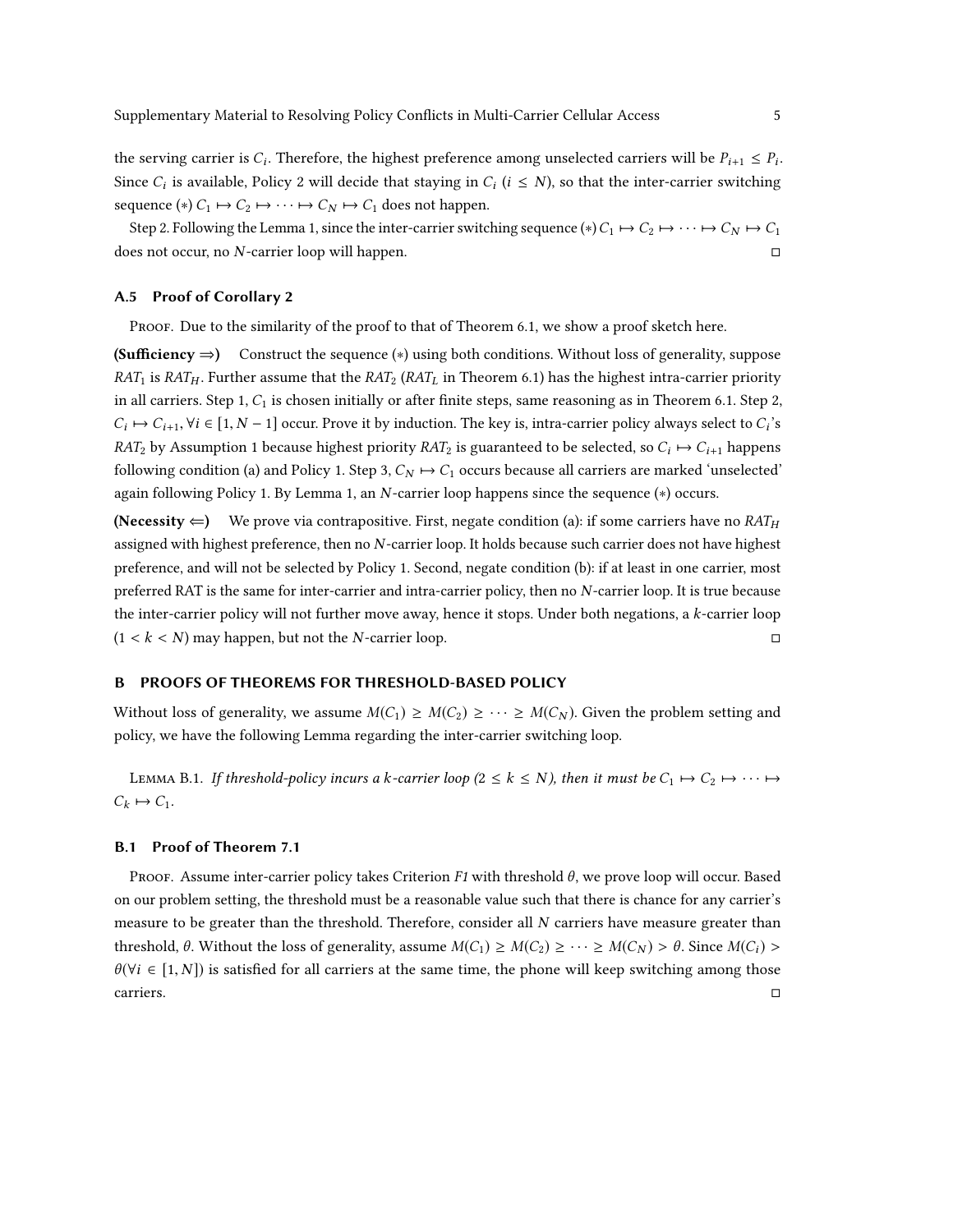#### B.2 Proof of Theorem [7.2](#page-0-0)

PROOF. We prove this theory for Criteria F2–F4 respectively.

F2. (Sufficiency ⇒) Here the measure of the carrier cannot always satisfy  $M(C_i) - M^{min}(C_i) \le \phi - \theta$ , then we prove the inter-carrier policy cannot be loop-free. Consider only top-k carriers have the measure M no less than threshold  $\phi$ , i.e.  $C_1, C_2, \cdots, C_k$  and  $M(C_1) \ge M(C_2) \ge \cdots \ge M(C_k) \ge \phi$ . In addition, each top-k carrier  $C_i(1 \le j \le k)$  has  $M^{min}(C_i) < \theta$ , which is possible because  $M(C_i) - M^{min}(C_j) \le \phi - \theta$  is not always guaranteed. Since the intra-carrier policy is based on a different measure  $Q$  independent of  $M$ , in any carrier  $C_i(1 \leq j \leq k)$ , the phone could be moved to that cell with measure less than  $\theta$ . Initially, assume the phone is connected to a carrier  $C_1$ . Then, based on the inter-carrier switching mechanism and intra-carrier handoff, switchings  $C_i \mapsto C_{i+1}, i \in [1, k)$  and  $C_k \mapsto C_1$  would happen sequentially. By now, a switching loop is formed in static case.

(Necessity  $\Leftarrow$ ) By setting the measure of any carrier equal to the lowest measure among all its cells, we prove loop-freedom is guaranteed. Once the switching  $C_i \mapsto C_j$  occurs, then there must be  $M(C_j) \ge \phi$ . Given  $M(C_i) - M^{min}(C_i) \leq \phi - \theta$ , no matter which cell the intra-carrier handoff leads to, the cell's measure must be no less than  $M^{min}(C_i) \ge M(C_i) + \phi - \theta \ge \theta$ . As a result, as long as a carrier is selected as the switching target and the phone switches to that carrier, then the phone will not trigger any switching. Loop-freedom is achieved here.

F3, F4. Similar to the proof above.

(Sufficiency ⇒) Since  $M(C_i) - M^{min}(C_i) > \delta$  is possible for any carrier, we assume there are two carriers  $C_1, C_2$  which satisfy this condition. When the phone stays on  $C_1$  or  $C_2$ , intra-carrier handoff will move the phone to the cell with the lowest measure less than  $\theta$ . In addition, assume  $M(C_1) = M(C_2)$  and other carriers are unavailable. Under this condition, loop will happen between  $C_1$  and  $C_2$  when either F3 or F4 is used.

(**Necessity**  $\Leftarrow$ ) Consider *k*-carrier loop  $C_1 \mapsto C_2 \mapsto \cdots \mapsto C_k \mapsto C_1$  occurs. According to Lemma [B.1,](#page-4-0) we have  $M(C_1) \ge M(C_2) \ge \cdots \ge M(C_k)$ . Then we have  $M(C_1) \ge M(C_2) > M^{min}(C_1) + \delta$ . we have  $M(C_1) \ge M(C_2) \ge \cdots \ge M(C_k)$ . Then we have  $M(C_1) \ge M(C_2) > M^{min}(C_1) + \delta$ .

#### B.3 Proof of Theorem [7.3](#page-0-0)

PROOF. We consider F2 and F4 separately.

F2. We prove loop-freedom is guaranteed if all conditions in Theorem [7.3](#page-0-0) are violated. We first prove that, if carrier switching  $C_{j_0} \mapsto C_j$  occurs, then the phone would not switch out of  $C_j$  in static case. Given maximum measure among all cells in  $C_j$ , so we have  $M(c_j^{u_0}) \ge M(C_j) \ge \phi$ . Finally, the phone is stably  $\mapsto C_j$ , we get  $M(C_j) \ge \phi$ . After switching to  $C_j$ , the phone initially camps on the cell  $c_j^{u_0}$  with the connected to cell  $c_j^{u_l}$ . So there exists a cell handoff path  $c_2^{u_0} \rightarrow c_2^{u_1} \rightarrow \cdots \rightarrow c_2^{u_l}$  indicating a sequence of cells selected by intra-carrier policy, from the initial cell  $c_j^{u_0}$  till the terminate  $c_j^{u_1}$ . Note that handoff may not happen, and l is possibly equal to 0. Given  $M(c_j^{u_0}) \ge \phi$ , we prove any cell in the cell path has measure no less than  $\theta$  if conditions regarding F2 in Theorem [7.3](#page-0-0) are violated by  $C_j$ .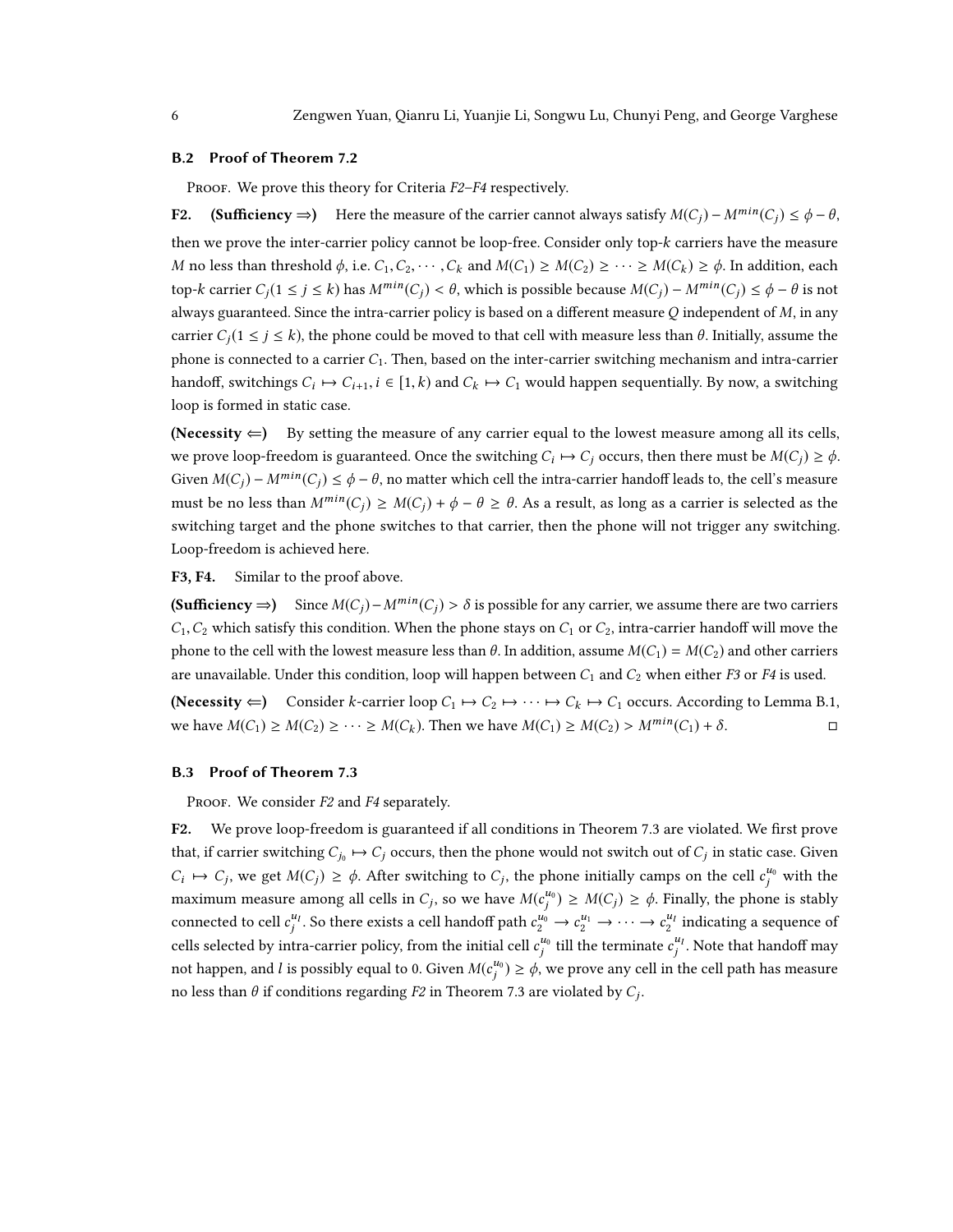We prove this by induction. The hypothesis is, for all  $\forall k \in (0, l]$ , if any  $c_j^{u_i} (0 \le i \le k)$  has  $M(c_j^{u_i}) \ge \theta$ j j then  $M(c_j^{u_k}) \ge \theta$ . We have the following cases.

(a)  $k = 0$ . We have  $M(c_j^{u_0}) \ge \phi \ge \theta$ .

j

- (b)  $k = 1$ . If handoff  $c_j^{u_0} \rightarrow c_j^{u_1}$  takes criteria of *absolute-value comparison* or *indirect comparison*, then we have  $M(c_j^{u_1} > Thresh1_j^{0,1})$  or  $M(c_j^{u_1} > Thresh3_j^{0,1})$ . In both cases,  $M(c_j^{u_1}) > \theta$ .
- (c)  $k \ge 2$ . Suppose for any  $0 \le i \le k$ ,  $M(c_j^{u_i}) > \theta$  holds. If handoff  $c_j^{u_{k-1}} \to c_j^{u_k}$  takes criteria of either absolute-value comparison or indirect comparison, then we have  $M(c_j^{u_k})$  similar to case (b). Otherwise, handoff  $c_j^{u_{k-1}} \to c_j^{u_k}$  takes criteria of *direct comparison*. Analyze the following different cases based on which handoff criteria is used by  $c_j^{u_{k-2}} \to c_j^{u_{k-1}}$ :
	- (i) It takes either criteria of *absolute-value comparison* or *indirect comparison*, then we have  $M(c_j^{u_k})$  $\mathcal{F}$  $Thresh1<sup>k-2, k-1</sup> + \Delta<sup>k-1</sup><sub>j</sub>$  or  $M(c<sup>u<sub>k</sub></sup> > Thresh3<sup>k-2, k-1</sup> + \Delta<sup>k-1</sup><sub>j</sub>$ . In both cases,  $M(c<sup>u<sub>k</sub></sup>) > \theta$ .
	- (ii) It takes either criteria of *direct comparison*. In this case,  $M(c_j^{u_k}) > M(c_j^{u_{k-2}}) + \Delta_j^{k-2} + \Delta_j^{k-1}$ . Since intra-policy is assumed loop-free here, we know  $\Delta_j^{k-2} + \Delta_j^{k-1} \ge 0$  based on the results by Li, et al [\[2\]](#page-8-1). So we have  $M(c_j^{u_k}) > M(c_j^{u_{k-2}}) \ge \theta$ .

By now, we prove that every cell  $c_j^{u_i}$  in the sequence has  $M(c_j^{u_i}) \ge \theta$ . Therefore, we have  $M(c_j^{u_i}) \ge \theta$  so the phone will not switch out of carrier  $C_j$ . Since any switching will lead the phone to stay on a new carrier without any more switch, loop would not occur.

F4. We prove this by contradiction.

Assume conditions in Theorem [7.3](#page-0-0) are violated and there exists a k-carrier loop. According to Lemma [B.1,](#page-4-0) the loop is  $C_1 \mapsto C_2 \mapsto \cdots \mapsto C_k \mapsto C_1$ . Within carrier  $C_1$ , assume the handoff sequence is  $c_1^{u_0} \mapsto c_1^{u_1} \mapsto$  $\cdots \rightarrow c_1^{u_1}, l \ge 0$ .  $c_1^{u_0}$  is the initial cell with  $M(c_1^{u_0}) \ge M(C_1)$ . Moreover, if handoff happens  $(l > 0)$ , then the last handoff must be based on the criterion of direct comparison. Otherwise, the phone ends up with a cell whose measure is no less than  $\theta$  and it will not switch out.

Next, we do case analysis on the length of handoff path.

j

j

- (a)  $l = 0$ . In this case, we have  $M(C_2) \leq M(C_1) \leq M(c_1^{u_0})$ . Then the phone will not switch out, so this case is impossible.
- (b)  $l = 1$ . In this case, we know handoff  $c_1^{u_0} \rightarrow c_1^{u_1}$  is based on direct comparison. Then,  $M(c_1^{u_1}) + \delta >$  $M(c_1^{u_0}) + \Delta^{u_0} + \delta \ge M(c_1^{u_0}) \ge M(C_1) \ge M(C_2)$  shows the phone will not switch out either because the criterion is not satisfied.
- (c)  $l \geq 2$ . In the handoff sequence, assume  $c_1^{u_i}$  is the first cell after which all handoffs are based on *direct comparison* criterion. Based on previous analysis, we know  $i \leq l - 1$ . Here, if  $i = l - 1$  then handoff  $c_1^{u_{l-2}} \to c_1^{u_{l-1}}$  is either based on *absolute-value comparison* or *indi*rect comparison, so we have  $M(c_1^{u_1}) > \theta$ . In this case, we get either  $M(c_1^{u_1}) > M(c_1^{u_{l-1}}) + \Delta_1^{u_{l-1}}$ Thresh  $\frac{u_{l-2}, u_{l-1}}{1} + \Delta_1^{u_{l-1}} \ge \theta$  or  $M(c_1^{u_l}) > M(c_1^{u_{l-1}}) + \Delta_1^{u_{l-1}} >$  Thresh $3_1^{u_{l-2}, u_{l-1}} + \Delta_1^{u_{l-1}} \ge \theta$ . Both indicate the phone will not switch out of carrier  $C_1$ .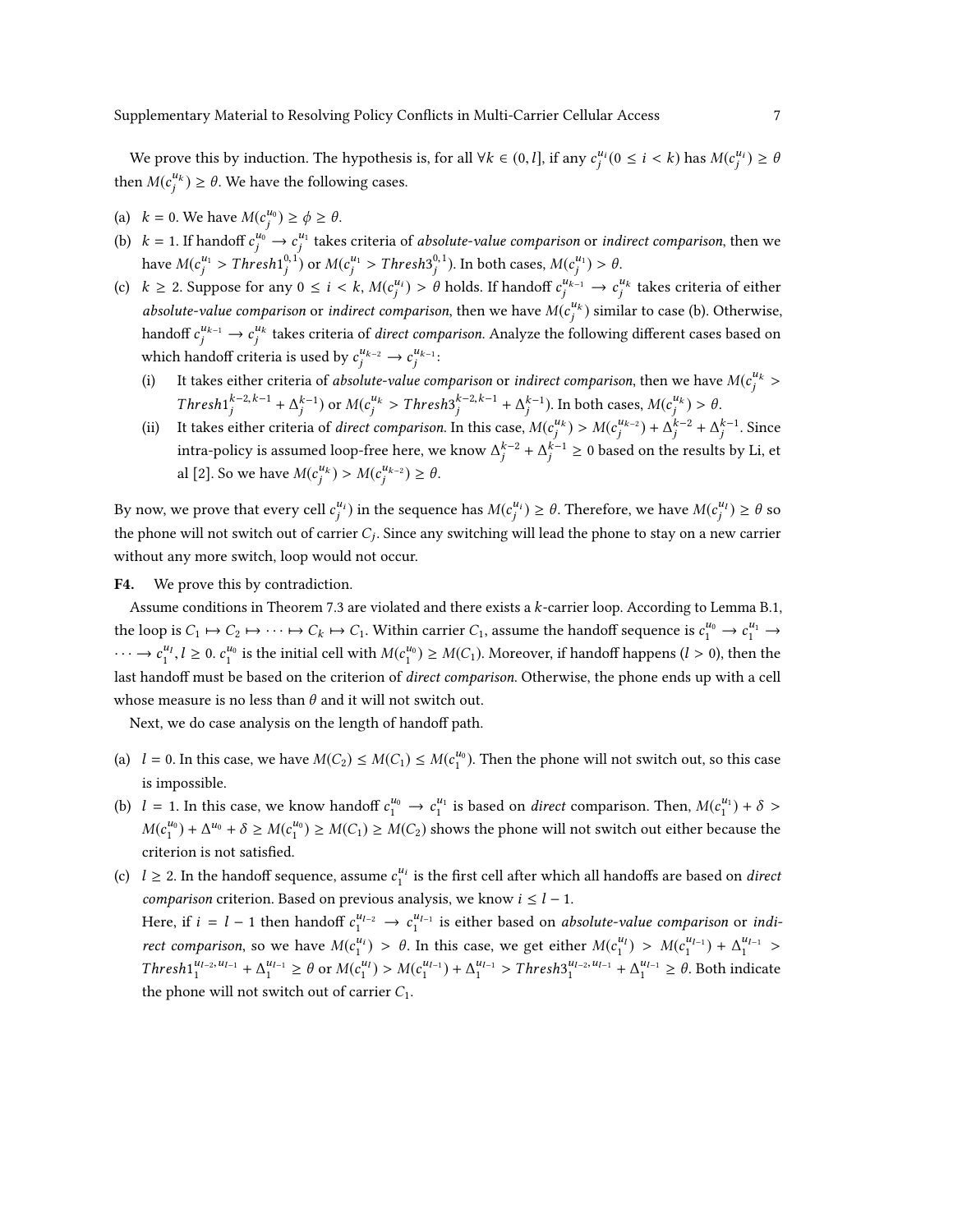So we only have one case left, that is  $i \leq l - 2$ . In this case,  $M(c_1^{u_l}) > M(c_1^{u_i}) + \sum_{s=i}^{l-1}$  $\sum_{x=i} \Delta_1^{u_x}$ . Since intra-carrier handoff is assumed loop-free here, and based on the results by Li, et al [\[2\]](#page-8-1), we have  $\sum^{l-1}$ Therefore,  $M(c_1)^{u_1} > M(c_1)^{u_i}$ . Now we know either  $i = 0$  or not,  $M(c_1)^{u_1} > M(c_1)^{u_i} \ge \min\{\theta, M(c_1^{u_0})\}.$  $\Delta_1^{u_x} \geq 0.$ Again, the phone will not switch out. Contradiction.

□

# B.4 Proof of Theorem [7.4](#page-0-0)

Proof. Assume the switching loop is  $C_1 \mapsto C_2 \mapsto \cdots C_k$ ,  $k \in [2, N]$ . We have  $M(C_1) \ge M(C_2) \ge \cdots \ge$  $M(C_k)$ . Then, we prove  $C_1$  satisfies the condition in theorem by contradiction. If  $C_1$  violates the condition, then we show  $C_1 \mapsto C_2$  would not happen after  $C_k \mapsto C_1$ . The phone switches to  $C_1$ , and initially camps on cell  $c_1^{u_0}$ . Based on intra-carrier cell selection policy, the initial cell  $c_1^{u_0}$  has the highest measure among all cells in  $C_1$ . Then intra-carrier handoff may happen and finally move the cell to cell  $c_1^{u_1}$ . Next we prove  $M(c_1^{u_0}) \leq M(c_1^{u_1}) + \delta$ . (1) If  $c_1^u$  and  $c_1^{u_0}$  are the same cell, then the condition holds. (2) Otherwise, there is a handoff sequence  $c_1^{u_0} \to c_1^{u_1} \to \cdots c_1^{u_l}$ . Each handoff in the sequence is based on criterion of direct comparison or indirect comparison. Then we use  $\delta + \sum_{i=0}^{l-1}$  $j=0$  $h(c_1^{u_j} \to c_1^{u_{j+1}}) \ge 0$  to prove  $M(c_1^{u_0}) \le M(c_1^{u_1}) + \delta$ . Therefore, we have  $M(C_2) \le M(C_1) \le M(c_1^{u_0}) \le M(c_1^{u_1}) + \delta$ . That means the switching  $C_1 \mapsto C_2$  will not happen because Criterion  $F3$  is not fulfilled. Now we get contradiction.  $□$ 

#### C PROOFS OF THEOREMS FOR HYBRID POLICY

#### C.1 Proof of Theorem [8.1](#page-0-0)

PROOF. Base on Theorem [7.1,](#page-0-0) if Criterion F1 is used for the switching  $C_i \mapsto C_j$  and  $C_j \mapsto C_i$  at the same time, then loop will occur. As a result, if F1 is applied to switch between carriers with equal preference, there will be loop. Similarly, if F1 is applied to both switching to higher preference or switching to lower preference, loop will happen too. So far, we have proven combination (1) and (2) are loop-prone.

Next, suppose the switching to a higher preference carrier takes the Criterion  $F1$  and the switching to a lower preference carrier takes Criterion F3. Then we show loop could occur regardless of configuration of threshold. Consider two carriers  $C_1$  and  $C_2$  with  $P_1 > P_2$  and other carriers are unavailable at the current location. Initially the phone stays on  $C_2$ . When  $M(C_1) \ge \theta$ , carrier switching  $C_2 \mapsto C_1$  occurs. In carrier  $C_1$ , the phone is stably connected to cell  $c_1^u$ , while cell  $c_1^v$  has the maximum measure among all local cells. When  $M(C_2) > M(c_1^v) + \delta$ , carrier switching  $C_1 \mapsto C_2$  also occurs because  $M(C_2) > M(c_1^v) + \delta \ge M(c_1^u) + \delta$ . In static case, the phone will keep switching back and forth between  $C_1, C_2$ , which forms loop.

Similarly, we can prove it is also loop-prone to apply  $F1$  to switch to lower preference and  $F3$  to switch to higher preference. □